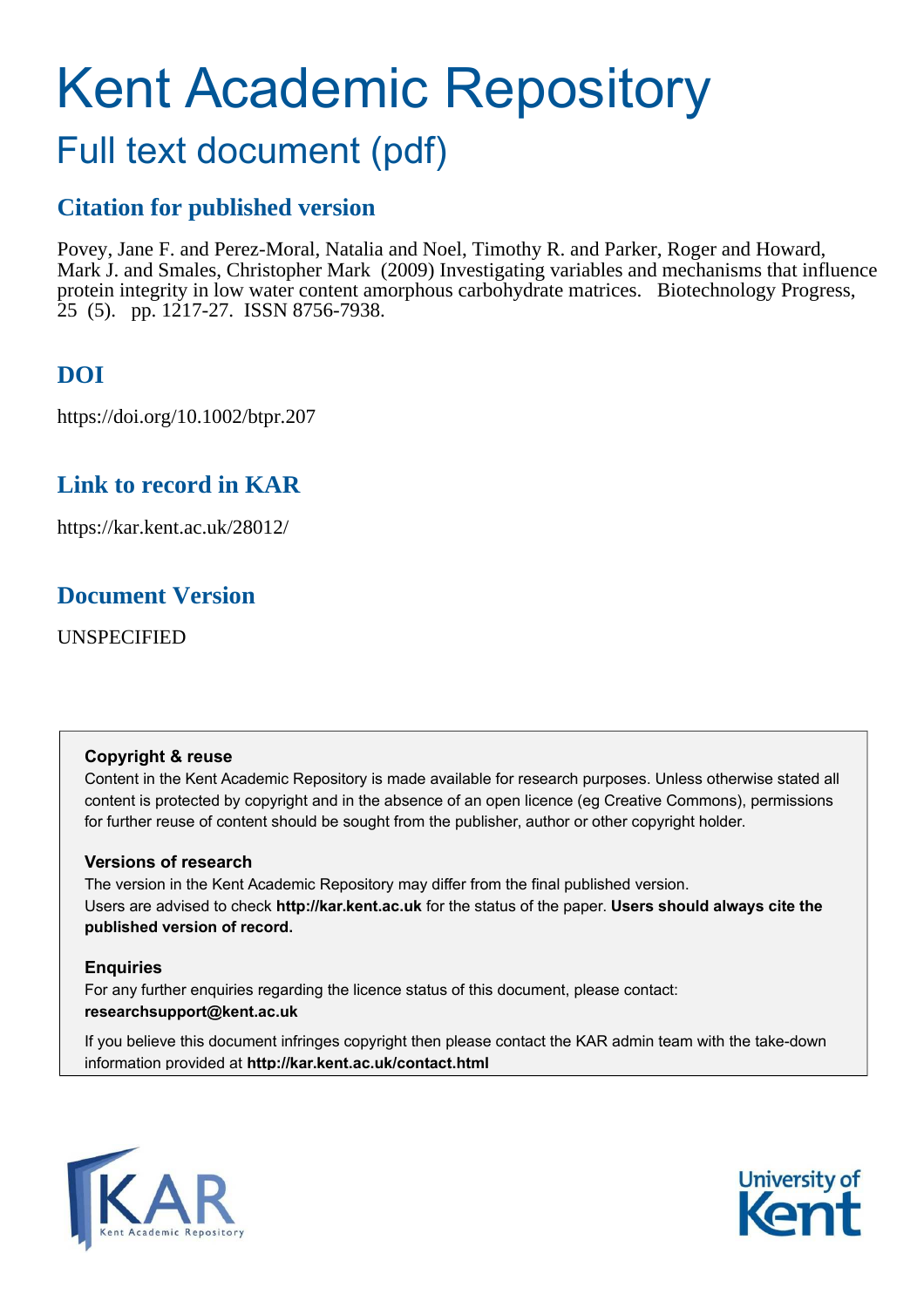## Investigating Variables and Mechanisms that Influence Protein Integrity in Low Water Content Amorphous Carbohydrate Matrices

Jane F. Povey

Protein Science Group, Dept. of Bioscience, University of Kent, Canterbury CT2 7NJ, Kent, U.K.

#### Natalia Perez-Moral, Timothy R. Noel, and Roger Parker

Institute of Food Research, Norwich Research Park, Colney, NR4 7UA, Norfolk, U.K.

#### Mark J. Howard and C. Mark Smales

Protein Science Group, Dept. of Bioscience, University of Kent, Canterbury CT2 7NJ, Kent, U.K.

*DOI 10.1002/btpr.207*

*Published online August 18, 2009 in Wiley InterScience (www.interscience.wiley.com).*

*Biopharmaceutical proteins are often formulated and freeze dried in agents that protect them from deleterious reactions that can compromise activity and authenticity. Although such approaches are widely used, a detailed understanding of the molecular mechanisms of protein stabilization in low water content amorphous glasses is lacking. Further, whilst deterioration chemistries are well described in dilute solution, relatively little is known about the extent and mechanisms by which protein integrity is compromised in the glassy state. Here we have investigated the relationship between protein modification and rate thereof, with variation of pH, carbohydrate excipient, temperature and the glass transition temperature using a model protein, lysozyme. Mass spectrometry analysis and peptide mapping confirm that protein modifications do occur in the glassy state in a time-, temperature-, and carbohydrate excipient-dependent manner. There were clear trends between the buffer pH and the primary modification detected (glycation). Most importantly, there were differences in the apparent reactivities of the lysine residues in the glass compared with those previously determined in solution, and therefore, the well-characterized solution reactivity of this reaction cannot be used to predict likely sites of modification in the glassy state. These findings have implications for (i) the selection and combinations of formulation components, particularly with regard to glycation in the glassy state, and (ii) the design of procedures* and methodologies for the improvement of protein stability in the glassy state.  $\heartsuit$  2009 American Institute of Chemical Engineers *Biotechnol. Prog.,* 25: 1217–1227, 2009 *Keywords: glassy state, formulation, protein stability, freeze drying, glycation*

#### Introduction

In the *in vivo,* environment, proteins are sensitive to a number of well-characterized rearrangements, degradations, and chemical reactions that compromise the integrity of these proteins (e.g., the Maillard reaction, deamidation, and oxidation) and lead or contribute toward the progression of various disease states.<sup>1</sup> Animal species (in addition to others) have, therefore, developed protective mechanisms to either prevent or reverse these damaging reactions, or alternatively to remove and degrade such modified proteins. Such modifications are also observed in proteins *in vitro*, however, additional degradations and rearrangements are also often observed in solution including hydrolysis (particularly at Asp-Pro motifs), disulphide cross-linking and diketopiperazine formation, $2$  all of which can result in the damaging loss of protein integrity, decreased or abolished bioactivity, and increased immunogenicity.<sup>3,4</sup>

There is, thus, an industrial requirement to prevent such modifications *in vitro* and preserve the integrity of proteins and peptides in both the food and biopharmaceutical sectors prior to their consumption or use to maintain biological authenticity. With particular regard to the biopharmaceutical industry, this is usually achieved via a range of strategies that involve formulating the protein of interest with protecting agents or excipients that protect the protein from deleterious reactions that might otherwise compromise their activity and authenticity.<sup>5,6</sup> Often these strategies have been optimized using empirical approaches.<sup>7</sup>

One standard practice/strategy utilized in both the food and biopharmaceutical fields is that of putting the protein/peptide of interest into the glassy state.<sup>8,9</sup> Practically this involves drying a peptide or protein, often with other glass-forming components, which are typically low molecular weight carbohydrates.<sup>10</sup> Drying is achieved by processes such as spray drying or freeze-drying. The mechanism by which this strategy prevents modification is thought to be the result of vitrification of the protein–carbohydrate mixture which, during freeze-drying, allows the formation of a readily dried open-pored cake<sup>11</sup> and

Correspondence concerning this article should be addressed to C. M. Smales at c.m.smales@kent.ac.uk.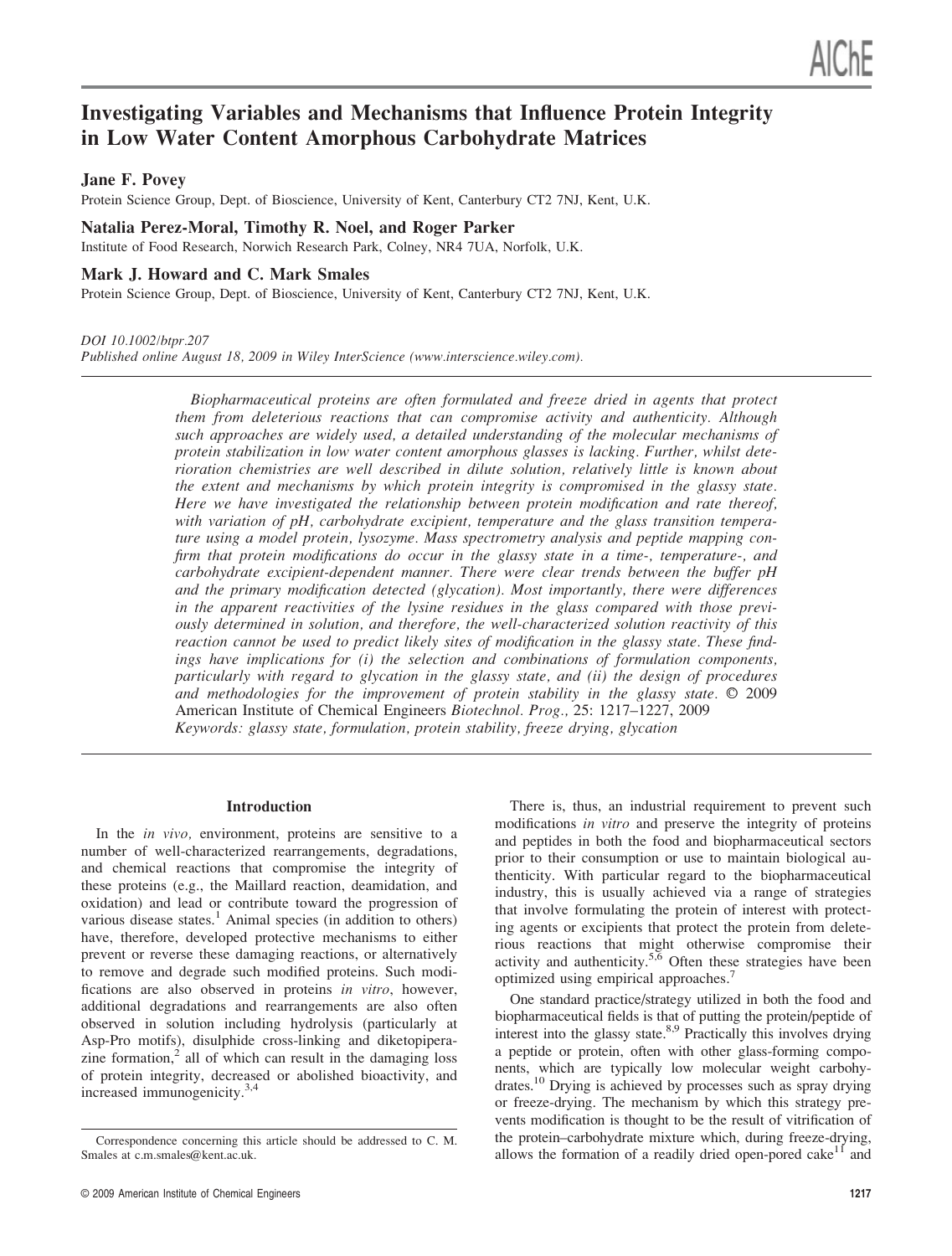subsequently, during storage, retards molecular motion and arrests chemical reaction on a practical timescale. A further application of the glassy state is protein stabilization during antiviral dry heat treatments. For example, freeze-dried Factor VIII is routinely treated at  $80^{\circ}$ C for 72 h, conditions that would result in rapid deterioration of the protein in the solution state, however, in the glassy state the protein is protected and virus inactivated. Indeed, we have previously shown that during antiviral dry heat treatment protein modification can occur to protein samples following freeze-drying.<sup>12</sup>

Although proteins dried in the absence of any additives form glasses, $13$  those with added carbohydrate have been shown to have enhanced stability.<sup>14</sup> It has been proposed that the role of the carbohydrate is that of water replacement.<sup>14</sup> This is both in a general sense, that is, not only by filling the space which would be occupied by the water in the hydrated system, reducing the extent to which the secondary and tertiary structures of the protein are modified on drying, but also through a more specific interaction of the carbohydrate, particularly the disaccharide trehalose, with the protein which enhances stability.

Although there is a relatively large body of empirical work on how formulation and storage temperature affects the rates at which proteins in the glassy state either aggregate or lose their biological activity,<sup>5</sup> and there are several studies investigating such changes in the glassy state<sup>15,16</sup> our understanding of the molecular mechanisms of protein stabilization in glasses in the biotechnological setting is still far from complete. Further, while the deterioration chemistries are well described in dilute solution, relatively little is known about the extent and mechanisms by which protein (and peptide) integrity is maintained, or indeed compromised, by glassy state stabilization technologies.<sup>17</sup> Particularly at higher temperatures, protein unfolding may facilitate decomposition by new pathways, an area relevant to antiviral dry heat treatments of protein preparations. Although carbohydrate additives have been used to promote thermal stability of proteins, their molecular mechanism remains poorly understood and the potential to control the deterioration chemistry has not been exploited. Furthermore, a better understanding of the relationship between water content, temperature, formulation/carbohydrate excipient, and protein stability will help in the rational development of formulations that prevent or limit such potentially damaging reactions for the improved stability of food and biopharmaceutical products.<sup>18,19</sup>

The aim of this study was to address this gap in our knowledge using the model protein hen egg white lysozyme to investigate the relationship between chemical modification and rate thereof, pH, carbohydrate excipient, temperature, and the glass transition temperature. Mass spectrometry analysis and peptide mapping confirm that protein modifications do occur in the glassy state in a time-, temperature-, carbohydrate-, and pH-dependent manner. These findings have implications for (i) the selection and combinations of formulation components, and (ii) the design of procedures and methodologies for the improvement of protein stability in the glassy state to assure protein product quality.

#### Materials and Methods

#### **Materials**

Dextran (molecular weight 40,000) was sourced from Fluka. Commercial hen egg white lysozyme was sourced from Sigma and was of Grade 1 (provided three times recrystallized and lyophilized by the manufacturer).

#### Preparation of samples and formulations for freeze-drying

Protein formulations consisting of 5 mg/mL lysozyme were prepared with industrially relevant 3% sucrose, trehalose, and dextran excipients at pH 6.2, 7.2, or 8.2. To prepare the final solutions ready for freeze-drying, the required amount of excipient was dissolved separately in preprepared 0.1*M* sodium phosphate buffer pH 6.2, 7.2, or 8.2 containing 5 mg/mL lysozyme. The resulting protein solutions were then filtered, sterilized, and stored frozen  $(-20^{\circ}C)$  prior to freeze-drying.

#### Freeze-drying of samples

Aliquots (1 mL) of the appropriate protein formulation (prepared as described above) were pipetted into 2 mL vials (Adelphi, Haywards Heath, UK) with a predried slotted stopper. The vials were then loaded onto a stainless steel tray and freeze-dried using a Virtis Advantage (EL 2.0) freezedryer (Biopharma Process Systems, Winchester, UK) using the following conditions: freeze the samples until shelf temperature reaches  $-45^{\circ}$ C; hold the samples at this temperature for at least 60 min; primary dry at  $-35^{\circ}$ C for 40 h; secondary dry at temperatures rising from  $-35$  to  $-10^{\circ}$ C at 100 mTorr over a period of 66 h before increasing the temperature to 20°C at 70 mTorr for a further 45 h. This protocol was developed based upon the glass transition behavior of a frozen sucrose-rich system. Often the freeze dryer would be loaded with samples with very different drying characteristics and so a slow drying protocol to accommodate all was used. Vials were then vaccuum dried in a vacuum oven over phosphorus pentoxide for 5 days. Finally, the vials containing the freeze-dried material were closed with a stopper and capped with aluminum caps. The amorphous nature of the samples was confirmed by the absence of crystals when viewed using polarizing light microscopy.

#### Determination of glass transition temperature and water content in freeze-dried samples

Glass transition temperatures  $(T_g)$  of freeze-dried samples were determined in triplicate after panning in a glove box under dry nitrogen conditions using a Perkin Elmer DSC 7 differential scanning calorimeter. An initial scan was performed to remove any effects of physical aging of the samples which can affect the apparent glass transition temperatures.<sup>20,21</sup>  $T_g$ 's were determined on a rescan at a scanning rate of  $10^{\circ}$ C/min as described previously.<sup>20,21</sup> One exception to the use of this method was the sucrose pH 6.2 samples which were highly susceptible to buffer crystallization and so in this case the  $T_g$  was estimated from the first scan. A baseline was subtracted from the scan before analysis. The midpoint transition is quoted as determined by Wunderlich.<sup>22</sup> The water content of samples was determined in the differential scanning calorimeter (DSC) pans by puncturing the pan with a needle and then drying them to a constant weight (as determined using a Mettler ME30 balance) in a evacuated vacuum oven at  $60^{\circ}$ C over phosphorus pentoxide. After drying samples were cooled in a dessicator to room temperature before measurement.

All materials were of analytical reagent grade or better and purchased from Sigma Aldrich unless otherwise stated.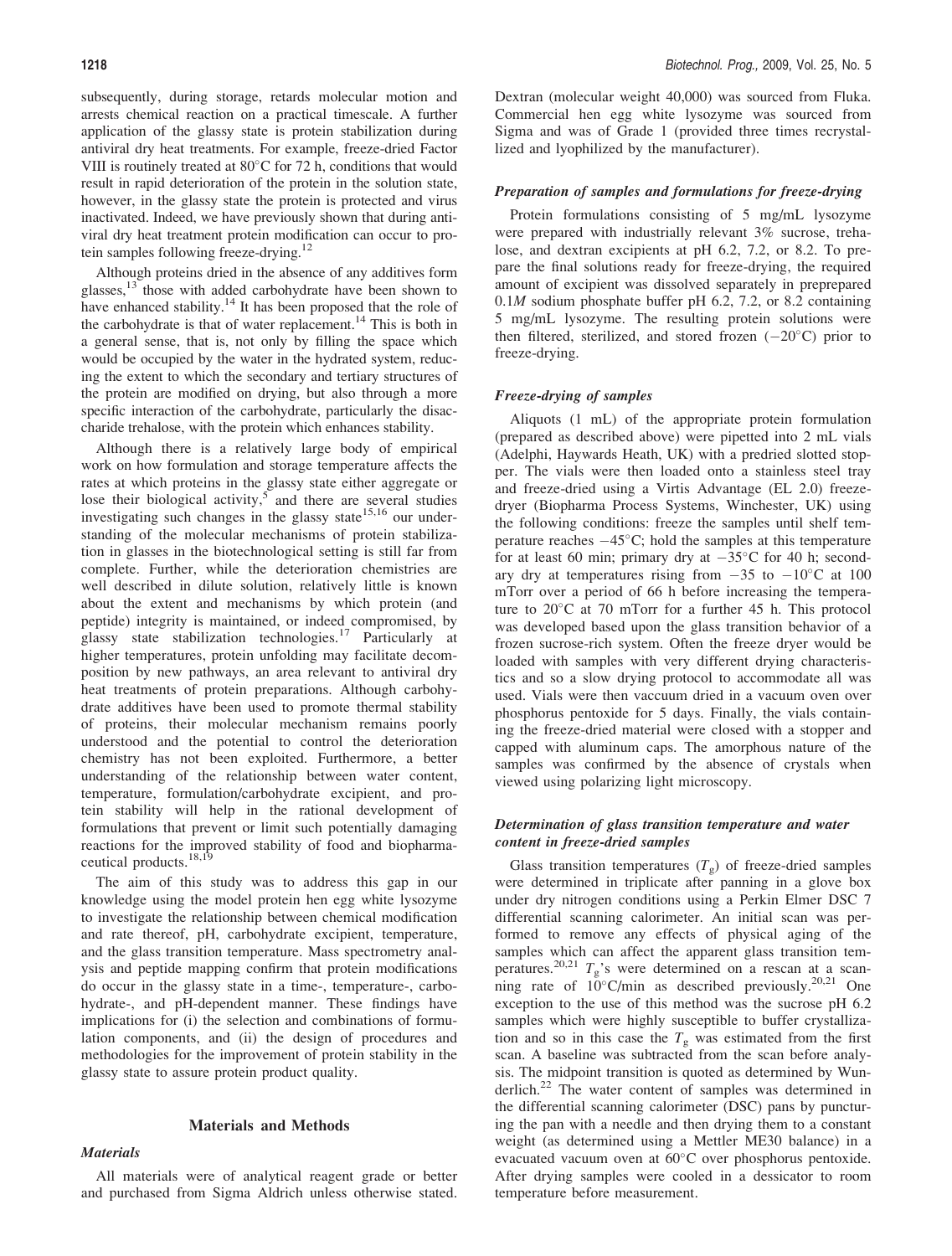#### Stability studies following freeze-drying of lysozyme in various excipient formulations

Following freeze-drying, all samples were stored in sealed vials at  $-80^{\circ}$ C until analyzed or used for stability testing. For stability testing and accelerated storage studies the vials containing 1 mL aliquots of freeze-dried material were stored and incubated at either  $-80^{\circ}$ C (control), ambient temperature (18–20 $^{\circ}$ C), 37, 55, or 90 $^{\circ}$ C for either 24 h, 1 month, or 16 months, prior to analysis as detailed later. Visual inspection of samples was undertaken immediately after storage and the details recorded. For more detailed molecular analysis, samples were reconstituted in the vial by reconstitution in 1 mL of  $ddH<sub>2</sub>O$ .

#### Measurement of lysozyme activity

Lysozyme activity was determined by measuring the rate at which a known concentration of enzyme cleared a solution of the bacterial substrate *Micrococcus lysodeikticus*. Briefly, a 0.5 mg/mL suspension of *Micrococcus lysodeikticus* was prepared in PBS (pH 6.5) and stored on ice. This suspension was sonicated regularly and frequently to prevent aggregation or clumping of the cells. Reconstituted lysozyme solutions (20  $\mu$ L) were then added to 1 mL of the substrate solution and the absorbance recorded every 10 s at 500 nm until a constant reading was obtained. All samples were analyzed in triplicate and the initial rate of clearance calculated to determine the lytic activity of the lysozyme sample in absorbance units/sec.

#### Electrospray ionization mass spectrometry analysis of lysozyme following freeze-drying and stability testing

Mass spectra were recorded in the positive ion mode on a Finnigan MAT LCQ ion trap mass spectrometer and the charge state ion distributions observed in ESI mass spectra deconvoluted as previously described $12$  except that deconvolution was achieved using Excalibur software (version 1.2). Excipients were removed by reverse-phase high-performance liquid chromatography (HPLC) using a  $C_{18}$  reverse-phase column (250  $\times$  2.0 mm<sup>2</sup> i.d., Phenomenex Jupiter, Macclesfield, Cheshire, UK) linked to an Agilent 1100 LC system before the sample was introduced into the mass spectrometer as previously described. $12$ 

#### Tryptic peptide mapping

Reconstituted lysozyme samples were reduced and alkylated with iodoacetic acid essentially as described by Smales *et al*. <sup>12</sup> Samples were dialyzed against 8*M* urea, 0.25*M* Tris-HCl buffer (pH 8.75) containing 1 m*M* EDTA and then 2.16  $\mu$ mol dithiothreitol in 100  $\mu$ L of the same buffer was added per 2 mg of lysozyme. The resulting solution was then left to incubate at  $37^{\circ}$ C for 3 h prior to the addition of iodoacetic acid (3  $\mu$ L of a 2*M* solution per 2 mg of lysozyme). Alkylation was then allowed to proceed in the dark at room temperature for 45 min.  $\beta$ -mercaptoethanol was finally added (1% v/v) and the alkylated protein dialyzed against 8*M* urea. After dialysis, the alkylated protein solutions were diluted with 1% ammonium bicarbonate buffer to give 2*M* urea solutions. TPCK treated trypsin solution  $(4M \text{ in } H_2O, 0.05\%)$ TFA) was then added to the digest solution so that an enzyme:substrate ratio of 1.5:100 (w/w) was achieved. The mixture was then left to digest for  $5.5$  h at  $37^{\circ}$ C before being stored at  $-20^{\circ}$ C until required for further analysis.

Separation of the resulting tryptic fragments was carried out on a C<sup>18</sup> reverse-phase column (Phenomenex Jupiter,  $250 \times 2.0$  mm<sup>2</sup> i.d.) using an Agilent 1100 LC system. Aliquots from tryptic digests were loaded onto the column preequilibrated with deionized water (containing 0.05% TFA) and then eluted using a gradient from 0 to 70% acetonitrile (containing 0.045% TFA) in 100 min at a flow rate of 0.2 mL/min. Upon elution the peptides were introduced into a Finnigan MAT LCQ ion trap mass spectrometer and mass spectra recorded in the positive ion mode. The instrument was also setup to collect ms/ms spectra of all peptide peaks so that sequence information could be obtained in addition to peptide mass data. The charge-state ion distributions observed in electrospray ionization mass spectra were analyzed using Excalibur software (version 1.2).

#### **Results**

#### The physical appearance of lysozyme samples changes after freeze-drying and storage

Lysozyme is a protein that is readily obtained in large amounts, relatively small (14,306 Da) and thus highly amenable to analysis by mass spectrometry, and possesses an enzymatic activity that can be quickly, easily and cheaply determined. Further, this small enzyme has been extensively characterized and would therefore appear to be an ideal model protein with which to investigate a wide range of formulation and storage conditions as described in this work.

The physical appearance of the protein samples after freeze-drying was a white cake tightly filling approximately 10 mm at the bottom of the vial. The dextran samples appeared more finely textured than the sucrose and trehalose formulated samples (Table 1). Following storage at all times and temperatures investigated in this study, the dextran samples, irrespective of pH, exhibited little difference in appearance apart from a slight shrinkage in the volume (Table 1). With longer and higher temperature storage conditions however, the dextran samples took longer to reconstitute after addition of 1 mL of water (data not shown). The time taken for complete reconstitution was as long as 15 min which would be unacceptable in the medical setting. The trehalose samples also showed very little change in appearance after storage, the exception being the samples formulated at pH 6.2 and stored for 24 h at  $90^{\circ}$ C. This combination of carbohydrate and temperature exhibited marked shrinkage as compared with other trehalose samples; however there was no change in the ease with which these samples were reconstituted. In contrast, sucrose formulated samples showed more extreme change in appearance (Table 1). This was particularly noticeable for the sample formulated at pH 6.2 and stored at elevated temperatures. The sample stored at  $90^{\circ}$ C for 24 h was a hard brown mass at the bottom of the vial and was extremely difficult to redissolve. The sucrose samples formulated at pH 7.2 or pH 8.2 did not exhibit large changes in physical appearance and reconstituted with ease.

#### Glass transition temperatures (T<sub>g</sub>) and water content following freeze-drying

Typical DSC scans showing heat flow per unit mass as a function of temperature are shown in Figure 1. All the samples with the exception of the sucrose pH 6.2 samples were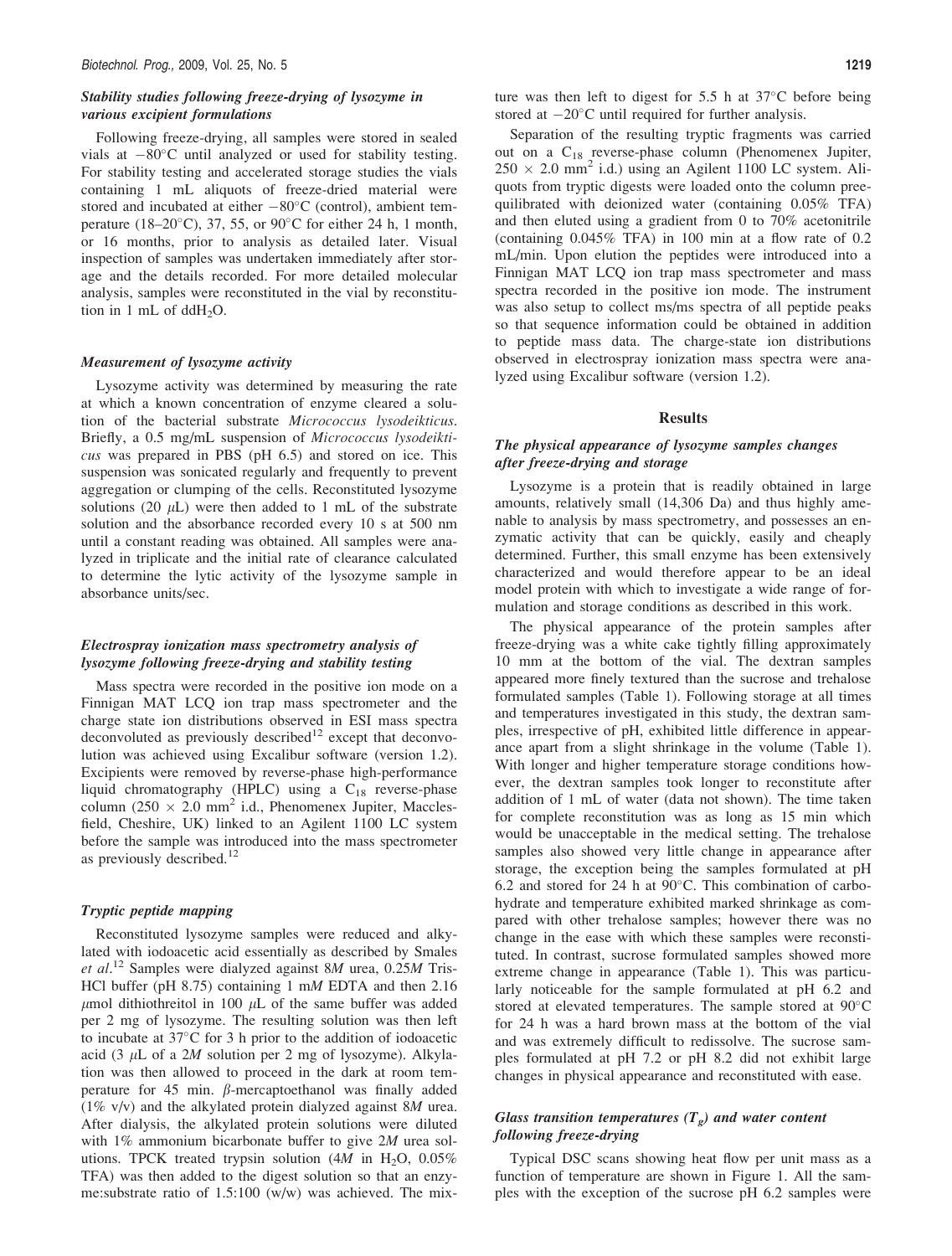#### Table 1. The Appearance and Initial Lytic of the Freeze-Dried Lysozyme Samples After Incubation

|           |     | Incubation |                |                          | Initial Rate ( $\Delta$ OD/sec) |           |  |
|-----------|-----|------------|----------------|--------------------------|---------------------------------|-----------|--|
| Excipient | pH  | Time       | Temp           | Appearance               | Mean                            | <b>SD</b> |  |
| Sucrose   | 6.2 | control    | $-80^\circ$    | White, lacy              | 0.067                           | 0.004     |  |
|           | 7.2 | control    | $-80^\circ$    | White, slightly shrunken | 0.078                           | 0.002     |  |
|           | 8.2 | control    | $-80^\circ$    | White, slightly shrunken | 0.076                           | 0.002     |  |
| Trehalose | 6.2 | control    | $-80^\circ$    | White, slightly shrunken | 0.075                           | 0.002     |  |
|           | 8.2 | control    | $-80^\circ$    | White, slightly shrunken | 0.077                           | 0.003     |  |
| Dextran   | 7.2 | control    | $-80^\circ$    | White, slightly shrunken | 0.084                           | 0.001     |  |
|           | 8.2 | control    | $-80^\circ$    | White, slightly shrunken | 0.093                           | 0.001     |  |
| Sucrose   | 6.2 | 24 h       | $90^{\circ}$ C | Brown, small, hard       | 0.055                           | 0.013     |  |
|           | 7.2 | 24 h       | $90^{\circ}$ C | White, small             | 0.105                           | 0.004     |  |
|           | 8.2 | 24 h       | $90^{\circ}$ C | White, shrunken          | 0.089                           | 0.008     |  |
| Trehalose | 6.2 | 24 h       | $90^{\circ}$ C | White, shrunken          | 0.074                           | 0.015     |  |
|           | 7.2 | 24 h       | $90^{\circ}$ C | White, slightly shrunken | 0.115                           | 0.003     |  |
|           | 8.2 | 24 h       | $90^{\circ}$ C | White, slightly shrunken | 0.102                           | 0.000     |  |
| Dextran   | 6.2 | 24 h       | $90^{\circ}$ C | White, slightly shrunken | 0.068                           | 0.001     |  |
|           | 7.2 | 24 h       | $90^{\circ}$ C | White, slightly shrunken | 0.086                           | 0.001     |  |
|           | 8.2 | 24 h       | $90^{\circ}$ C | White, slightly shrunken | 0.072                           | 0.009     |  |
| Sucrose   | 6.2 | 1 month    | $55^{\circ}$ C | Brown, small, hard       | 0.072                           | 0.001     |  |
|           | 7.2 | 1 month    | $55^{\circ}$ C | White, slightly shrunken | 0.076                           | 0.001     |  |
|           | 8.2 | 1 month    | $55^{\circ}$ C | White, slightly shrunken | 0.076                           | 0.001     |  |
| Trehalose | 6.2 | 1 month    | $55^{\circ}$ C | White, slightly shrunken | 0.073                           | 0.001     |  |
|           | 7.2 | 1 month    | $55^{\circ}$ C | White, slightly shrunken | 0.075                           | 0.001     |  |
|           | 8.2 | 1 month    | $55^{\circ}$ C | White, slightly shrunken | 0.078                           | 0.001     |  |
| Dextran   | 6.2 | 1 month    | $55^{\circ}$ C | White, slightly shrunken | 0.075                           | 0.002     |  |
|           | 7.2 | 1 month    | $55^{\circ}$ C | White, slightly shrunken | 0.085                           | 0.002     |  |
|           | 8.2 | 1 month    | $55^{\circ}$ C | White, slightly shrunken | 0.078                           | 0.002     |  |
| Sucrose   | 6.2 | 16 month   | $37^{\circ}$ C | Off white, small         | 0.094                           | 0.003     |  |
|           | 7.2 | 16 month   | $37^{\circ}$ C | White, slightly shrunken | 0.097                           | 0.001     |  |
|           | 8.2 | 16 month   | $37^{\circ}$ C | White, slightly shrunken | 0.091                           | 0.006     |  |
| Trehalose | 6.2 | 16 month   | $37^{\circ}$ C | White, slightly shrunken | 0.074                           | 0.003     |  |
|           | 7.2 | 16 month   | $37^{\circ}$ C | White, slightly shrunken | 0.075                           | 0.004     |  |
|           | 8.2 | 16 month   | $37^{\circ}$ C | White, slightly shrunken | 0.072                           | 0.002     |  |
| Dextran   | 6.2 | 16 month   | $37^{\circ}$ C | White, slightly shrunken | 0.071                           | 0.007     |  |
|           | 7.2 | 16 month   | $37^{\circ}$ C | White, slightly shrunken | 0.085                           | 0.000     |  |
|           | 8.2 | 16 month   | $37^{\circ}$ C | White, slightly shrunken | 0.082                           | 0.001     |  |

Lysozyme samples were freeze-dried in pH 6.2, 7.2 or 8.2 buffer containing 3% sucrose, trehalose or dextran prior to incubation (sd, standard deviation).



|  | Figure 1. Differential scanning calorimeter (DSC) scans of |
|--|------------------------------------------------------------|
|  | amorphous lysozyme-carbohydrate pH 6.2 phosphate           |
|  | buffer mixtures to determine their glass transition        |
|  | temperatures $(T_{\sigma}S)$ .                             |

(1) Sucrose formulation first scan showing (A) enthalpy relaxation peak, and (B) the onset of an endothermic (buffer) crystallisation peak. (2) Trehalose formulation, rescan. (3) Dextran formulation, rescan. For further details see text.

stable with respect to buffer crystallization when heated above their glass transition temperature. For all such samples a second scan was performed thus removing the effects of physical aging on the scans which can affect the results (20). In the unique case of the sucrose pH 6.2 samples a  $T_g$  deter-

Table 2. Glass transition temperature and water content of freeze-dried lysozyme-carbohydrate-phosphate buffer formulations

| Carbohydrate | $pH*$ | $T_{\rm g}$ (°C) | Water Content $(\% w/w)$ |
|--------------|-------|------------------|--------------------------|
| Sucrose      | 6.2   | 37.7             | 1.0                      |
|              | 7.2   | 75.4             | 2.6                      |
|              | 8.2   | 87.3             | 2.5                      |
| Trehalose    | 6.2   | 61.0             | 1.0                      |
|              | 7.2   | 69.7             | 1.7                      |
|              | 8.2   | 74.7             | 1.2                      |
| Dextran      | 6.2   | 172.0            | 2.8                      |
|              | 7.2   | 182.1            | 2.4                      |
|              | 8.2   | 187.0            | 3.0                      |

Prior to freeze-drying each sample contained 5 mg/mL lysozyme, 3% w/w carbohydrate and 0.1 M sodium phosphate buffer. pH refers to value prior to freeze-drying.

*\**Refers to pH upon formulation and not in the glassy state.

mined from the first scan as in Figure 1 is reported. All the formulations were glassy at ambient temperatures with glass transition temperatures varying in the range  $37.7^{\circ}$ C for the pH 6.2 sucrose formulation to  $187.0^{\circ}$ C for the pH 8.2 dextran formulation as shown in Table 2. The water contents were low and varied in the range 1.0–3.0% w/w (Table 2). The range of glass transition temperatures means that during incubation in the stability studies the physical state of the samples varied from being wholly in the glass state (dextran samples), largely in the glass state (trehalose samples at  $90^{\circ}$ C are in a viscous liquid state above their glass transition temperature but all other samples are in the glass state) to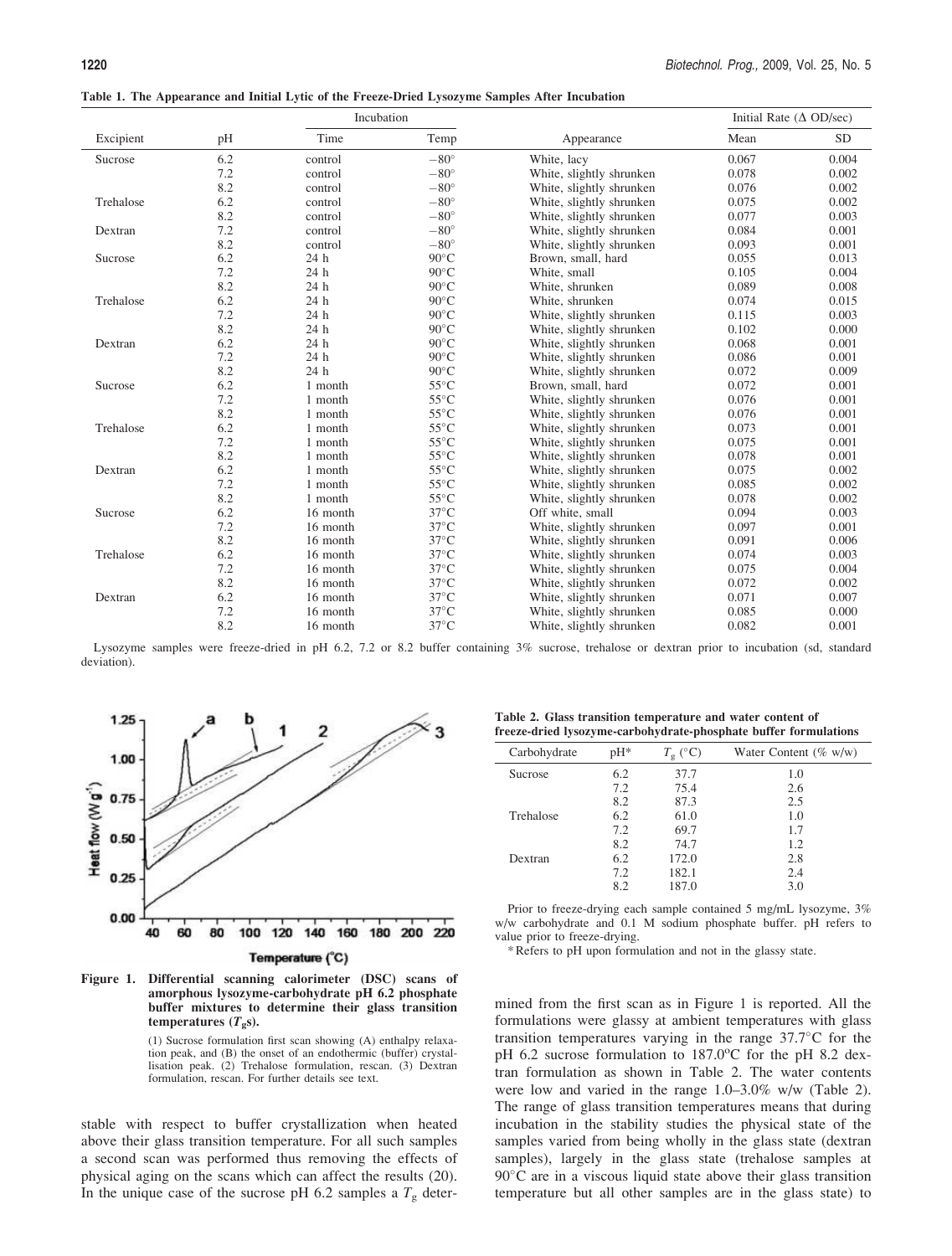

Figure 2. Electrospray ionization mass spectrometry analysis of lysozyme samples formulated in sucrose after freeze-drying and storage for 1 month at  $55^{\circ}$ C.

(A) Lysozyme formulated at pH 6.2 at time = 0 (control sample), (B) lysozyme formulated at pH 6.2 after 1 month at  $55^{\circ}$ C, (C) lysozyme formulated at pH 7.2 after 1 month at  $55^{\circ}$ C, (D) lysozyme formulated at pH 8.2 after 1 month at  $55^{\circ}$ C.

being in both viscous liquid and glass states (pH 6.2 sucrose samples at  $37^{\circ}$ C are in the glass transition region and at higher temperatures are in the viscous liquid states whereas the pH 7.2 and 8.2 samples are only in the viscous liquid states at 90°C). It should be noted that the  $T_g$ s are the initial *T*gs before significant reaction/protein modification has occurred. The glycation reaction produces water as the reaction proceeds and the water content therefore increases which would be expected to depress the  $T_g$ <sup>23</sup>

#### The effect of glass formulation variables and storage conditions upon enzymatic activity

The lytic activity of lysozyme for the bacterial substrate *Micrococcus lysodieticus* was used to determine if the enzymatic activity of lysozyme samples was preserved or degraded more efficiently/rapidly under any of the formulation and storage conditions investigated. For this analysis all activities were determined in triplicate and the average is shown in Table 1. As it can be observed from the resulting initial rates calculated and presented in Table 1, there was very little variation in the initial rate at which lysozyme cleared a solution of the bacterial substrate with changing formulation and storage conditions. The largest difference was observed when lysozyme was freeze-dried in sucrose formulated at pH 6.2 and stored at  $90^{\circ}$ C for 24 h where the initial rate was much lower than that for the other two pH's (Table 1). This trend of the lowest initial rate being observed in samples formulated at pH 6.2 when compared with those formulated at pH 7.2 or pH 8.2 was consistently observed across the majority of storage conditions (Table 1). As such, the data suggest that preformulation of lysozyme at pH 6.2 is likely to result in the greater relative loss of enzymatic activity regardless of the carbohydrate in the formulation. Further, the data show that lysozyme is a very robust enzyme that retains its activity under a wide range of conditions, even in samples that physically appear modified and therefore may not be the best choice for studying effects on enzymatic activity under such conditions.

#### Direct ESI mass spectrometry analysis of lysozyme samples confirms chemical modification under certain conditions

Direct ESI mass spectrometry analysis was undertaken on lysozyme samples upon freeze-drying and storage to determine the extent of any chemical modifications resulting in mass change. As shown in Figure 2A, LC-ESI-MS analysis of a lysozyme sample freeze-dried in sucrose at pH 6.2 prior to storage (time  $= 0$ ) gave a single peak with a molecular mass of 14,303.9 Da in agreement with the theoretically calculated mass for intact lysozyme. Subsequent analysis of lysozyme freeze-dried in sucrose formulated at pH 6.2, 7.2, and 8.2 and stored at  $55^{\circ}$ C for 1 month showed obvious chemical modification to some of the protein material (Figures 2B–D). The deconvoluted spectrum of lysozyme samples formulated at pH  $6.2$  and incubated at  $55^{\circ}$ C contained four well-defined extra peaks observed at 14,467, 14,629, 14,793, and 14,955 Da, respectively (Figure 2B, Table 3) corresponding to increases in mass of multiples of 162 Da. This mass change can be assigned to protein modification resulting from the condensation of one unit of glucose or fructose with the amino group of a lysine residue on the surface of the protein. This nonenzymatic process termed protein glycation<sup>24,25</sup> is possible because of the hydrolysis of sucrose to yield fructose and glucose.<sup>26</sup> In addition to these well defined peaks, there were other less well-defined peaks/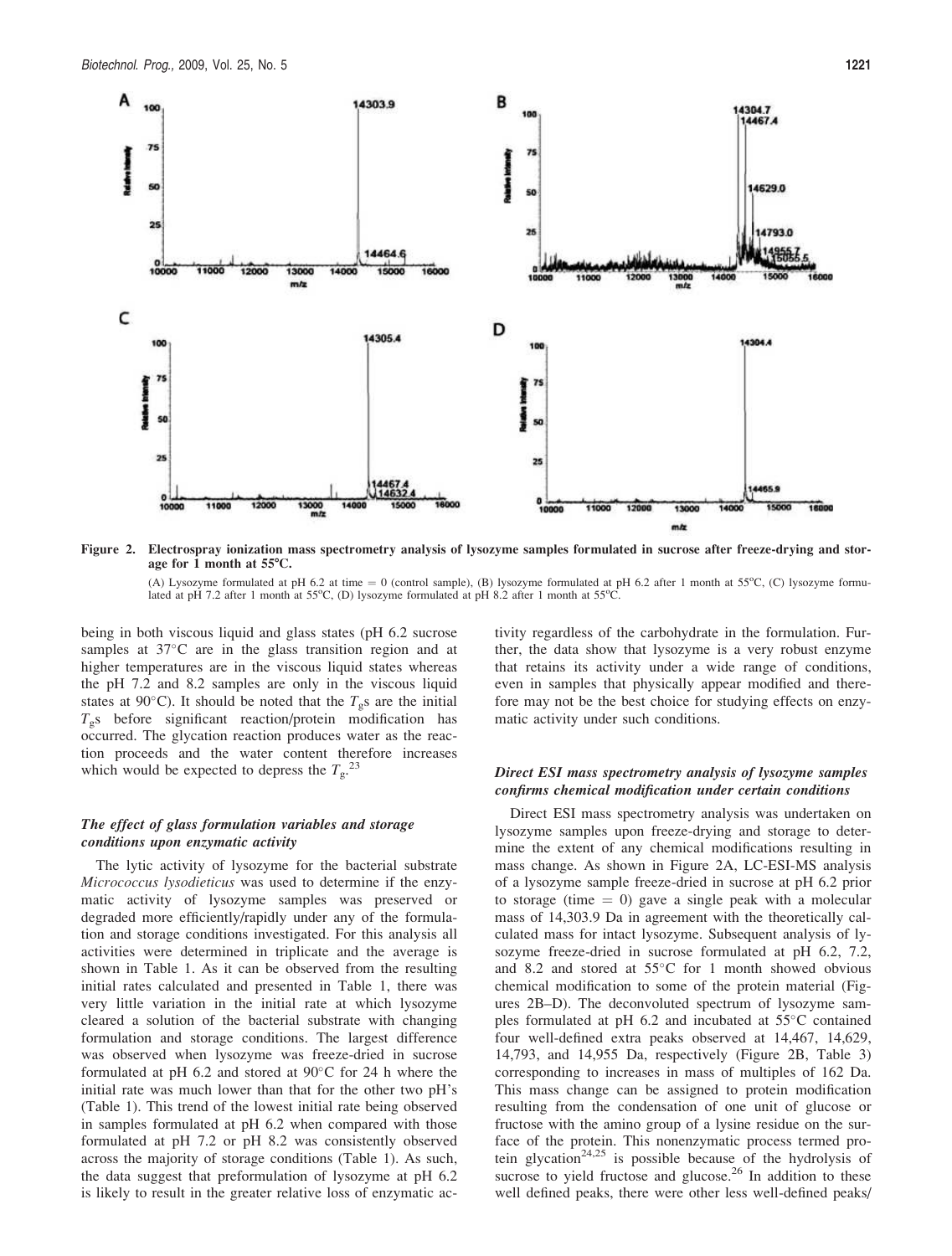areas within the spectrum indicative of additional chemical modifications or rearrangements that had occurred, but it was not possible to assign these from this data. It is likely that some of these products arise from rearrangement of the glycation adducts to yield advanced glycation end products (AGEs).

Mass spectrometry analysis of lysozyme samples freezedried in sucrose at pH 7.2 and subsequently stored at  $55^{\circ}$ C for 1 month showed less chemical modification than that

Table 3. LC-MS Determined Masses of Lysozyme Samples After Incubation at 55°C for 1 Month

|     |           |         | Mass       | Identity/            |
|-----|-----------|---------|------------|----------------------|
| pH  | Excipient | Mass    | Difference | Assignment           |
| 6.2 | Sucrose   | 14304.7 |            | Lysozyme             |
|     |           | 14467.4 | 162.7      | $1 \times$ glycation |
|     |           | 14629.0 | 324.3      | $2 \times$ glycation |
|     |           | 14793.0 | 488.3      | $3 \times$ glycation |
|     |           | 14955.7 | 651        | $4 \times$ glycation |
|     |           | 15098.2 | 793.5      | $5 \times$ glycation |
| 7.2 | Sucrose   | 14305.4 |            | Lysozyme             |
|     |           | 14467.4 | 162        | $1 \times$ glycation |
|     |           | 14632.0 | 326.6      | $2 \times$ glycation |
| 8.2 | Sucrose   | 14304.4 |            | Lysozyme             |
|     |           | 14465.9 | 161.5      | $1 \times$ glycation |
| 6.2 | Trehalose | 14304.7 |            | Lysozyme             |
|     |           |         |            | $1 \times$ glycation |
|     |           | 14630.2 | 325.5      | $2 \times$ glycation |
| 7.2 | Trehalose | 14304.5 |            | Lysozyme             |
| 8.2 | Trehalose | 14304.4 |            | Lysozyme             |
| 6.2 | Dextran   | 14303.6 |            | Lysozyme             |
| 7.2 | Dextran   | 14304.0 |            | Lysozyme             |
| 8.2 | Dextran   | 14304.4 |            | Lysozyme             |

Lysozyme samples were freeze-dried in pH 6.2, 7.2 or 8.2 buffer containing 3% sucrose, trehalose or dextran.

observed at pH 6.2 with only two of these extra peaks present in the deconvoluted spectra; those at 14,467 and 14,632 Da, respectively (Figure 2C). The extent of chemical modification was even less in those samples formulated before freeze-drying in sucrose at pH 8.2 with just one of these major additional peaks being observed, that at 14,466 Da, suggesting that less glycation occurs under these conditions. A clear relationship between the pH before freeze-drying and protein glycation was therefore apparent. We note that the glycation of proteins can suppress or change its ionization behavior, therefore, although the relative levels of glycated and nonglycated material cannot be calculated from these data, the relative levels of each glycated product can be directly compared and thus allows the comparisons and conclusions drawn above to be made.

When sucrose formulated samples were stored at lower temperatures but for longer periods of time a similar trend was observed (Figure 3). Sucrose samples stored at  $37^{\circ}$ C for 16 months after formulation at pH 6.2 prior to freeze-drying once again showed chemical modification of up to 4 discrete higher masses; 14,466, 14,629.5, 14,791.2, and 14,955.5 Da corresponding to glycation events (Figure 3A). In addition, various other species were once again present and detectable between the unmodified protein (14,304.7 Da) and the peaks at 14,466 and 14,629.5 Da (Figure 3A), indicative of further undefined modifications occurring. Despite these changes, the lytic activity of such samples was not changed compared with those formulated at pH 7.2 or pH 8.2 (Table 1) where there was little evidence of modification. For samples formulated in sucrose at pH 7.2 prior to freeze-drying and storage for 16 months at  $37^{\circ}$ C only one of the glycation peaks was detected (14,465.2 Da) along with a small amount of other modified material between this and the unmodified peak



Figure 3. Electrospray ionization mass spectrometry analysis of lysozyme samples formulated in sucrose after freeze-drying and storage at various times and temperatures.

(A) lysozyme formulated at pH 6.2 after 16 months at  $37^{\circ}$ C, (B) lysozyme formulated at pH 7.2 after 16 months at  $37^{\circ}$ C, (C) lysozyme formulated at pH 8.2 after 16 months at  $37^{\circ}$ C, (D) lysozyme formulated at pH 6.2 after 24 h at 90 $^{\circ}$ C.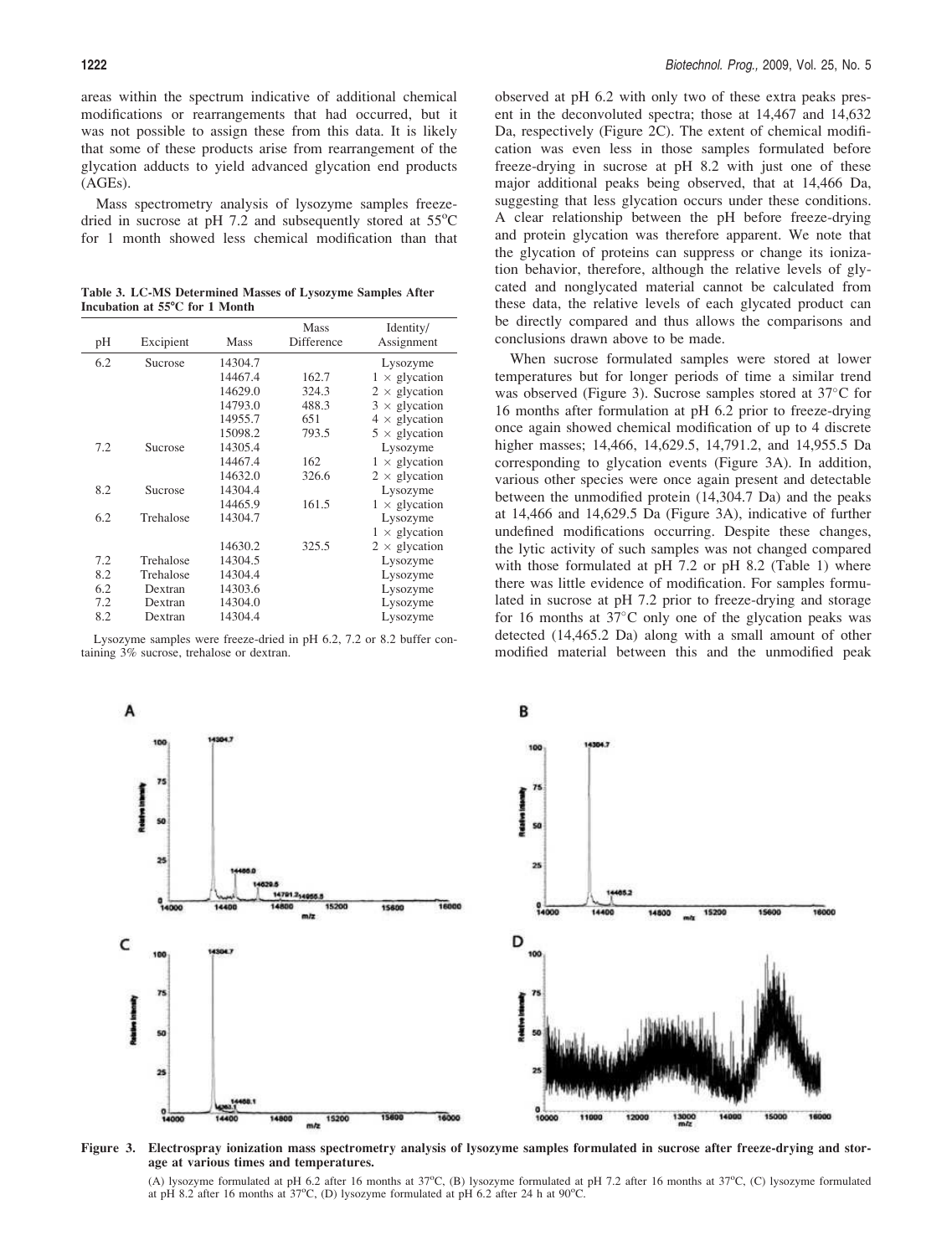(Figure 3B). A similar profile to that of the pH 7.2 samples was observed in those samples formulated in sucrose at pH 8.2 prior to freeze-drying and storage at  $37^{\circ}$ C for 16 months (Figure 3C).

In contrast to the previous results, when samples formulated in sucrose at pH 6.2 prior to freeze-drying were stored at  $90^{\circ}$ C for 24 h the spectra was highly variable and the main peak was observed as a broad peak at or around 15,000 Da indicative of the protein being modified to different degrees and with varying modifications (Figure 3D). It was not possible to assign any of the potential modifications from this data. Interestingly, in this sample there appears to be a further broad peak centered just below 13,000 Da suggesting degradation of some of the material in addition to those chemical modifications leading to an increase in the observed mass (Figure 3D). This agrees with the enzymatic data whereby the lytic activity of this sample was reduced compared with the samples at 90 $\degree$ C for 24 h formulated at pH 7.2 or 8.2 (Table 1). Together, these results confirm that the temperatures and times investigated are sufficient for accelerated stability studies in order to "force" modifications. We also note that these temperatures are used routinely within industry for such investigations.

When lysozyme was freeze-dried using trehalose as the carbohydrate and then subjected to accelerated stability studies, there was little evidence by intact mass spectrometry that chemical modification or loss of protein integrity had occurred under any of the conditions investigated (Table 3). Only those samples formulated in trehalose at pH 6.2 prior to freeze-drying and then stored subsequently at  $90^{\circ}$ C for 24 h showed readily observable, but still minor, degrees of chemical modification. This agrees with the enzymatic activity data whereby comparison of the trehalose samples stored at  $90^{\circ}$ C showed that those formulated at pH 6.2 had significantly lower enzymatic activity than those at 7.2 or 8.2 (Table 1). The deconvoluted spectra of samples freeze-dried and stored in this way showed one defined additional peak (14,628.5 Da) along with a small amount of material indicative of other chemical modification. Formulation at higher pH or more extreme storage conditions resulted in little detectable modification. For all dextran samples, there was no evidence of chemical modification under any of the conditions investigated.

#### Tryptic mapping confirms glycation and deamidation are the major chemical modifications to lysozyme under the freeze-dried conditions investigated

Mass spectrometry analysis of lysozyme samples following freeze-drying and storage showed conclusively that time, temperature and formulation variables determined the extent, and type, of chemical modification observed. However, although such analysis can confirm the presence of chemical modification it does not allow identification of which amino acids are modified within the protein, or the unambiguous assignment of small mass change modifications such as deamidation. Lysozyme samples that had been freeze-dried and stored at  $55^{\circ}$ C for 1 month were therefore subjected to tryptic peptide mapping in order to determine which amino acid residues were modified and to more fully characterize the observed modifications. The resulting tryptic peptides were then separated by reverse phase HPLC and ESI mass spectrometry (Figure 4 and Table 4).

The expected tryptic peptides from lysozyme were initially identified from their masses and later confirmed by tandem mass spectrometry analysis (Table 4 and Figure 4). Confirmation of glycation, and therefore the glycated lysine residue, was relatively straightforward as trypsin does not cleave after glycated lysine residues and therefore glycated peptides contain an uncleaved lysine residue.<sup>27</sup> In addition to an uncleaved lysine residue, glycated peptides are detected in the mass spectrometer as 162 Da greater in mass than would be expected in the absence of glycation due to the presence of the sugar residue. Modifications and their site(s) were also confirmed by tandem mass spectrometry analysis.

Glycation was observed at all six lysine  $(K = l$ ysine) residues within lysozyme during this study when samples were formulated in sucrose (Table 4). Most glycation was observed at lysine residues 96 and 33 as determined from the HPLC UV traces (Figure 4). The extent of glycation varied with the formulation, with samples formulated at pH 6.2 in sucrose prior to freeze-drying giving rise to the greatest extent of modification. In samples treated in this manner 3 of the glycation sites,  $K^{33}$  in peptide T6+T7,  $K^{97}$  in T12+T13, and  $K^{116}$  in T15+T16 were visible as extra peaks in the UV traces (Figure 4). Whilst the other three glycation sites detected did not give rise to new, clearly visible peaks in the UV spectra, these were clearly present when the mass spectra data was analyzed in detail, suggesting that these sites are less susceptible to protein glycation. With increasing pH, fewer lysines were glycated and the peaks for those that were detected appeared smaller than the corresponding peaks observed in the pH 6.2 samples (Figure 4). As expected, there was much less evidence of protein glycation in trehalose formulated freeze-dried samples agreeing with the data for the intact protein (Table 4). Further, as expected there was no evidence of glycation in dextran samples in agreement with data from the intact protein mass spectrometry analysis (Table 4).

The tryptic mapping and ms/ms analysis also revealed that deamidation had occurred to lysozyme samples. Deamidation of  $N^{103}$  was observed in all samples (peaks 7h and 7j, Figure 4) and has previously been observed in control samples in other studies suggesting that this is not related to the freezedrying or formulation variables investigated in this study.<sup>13</sup> However, there was an additional deamidation peak corresponding to  $N^{103}$  which was only detected in samples formulated in sucrose at pH 6.2 prior to freeze-drying (Table 4). There was no evidence of other commonly observed modifications such as methionine oxidation, however, there were peptide peaks and masses within these spectra which we were not able to assign on the basis of mass alone and the appearance of several of these did exhibit formulation dependent tendencies suggesting that additional, but as yet uncharacterized modifications, do arise under the variables investigated.

#### Discussion

The integrity of protein based products such as biotherapeutic pharmaceuticals (e.g. monoclonal antibodies) must be preserved prior to administration in order to prevent immunogenicity and maintain bioactivity. Similarly, the structure of proteins in food ingredients must be maintained in order to retain their functionality prior to use. Plant anhydrobiotes can preserve biological activity of proteins by accumulating sugars in their tissues during drying and transforming the cytoplasm into a glassy state.<sup>28</sup> A similar approach has been applied to the stabilization of high-value therapeutic proteins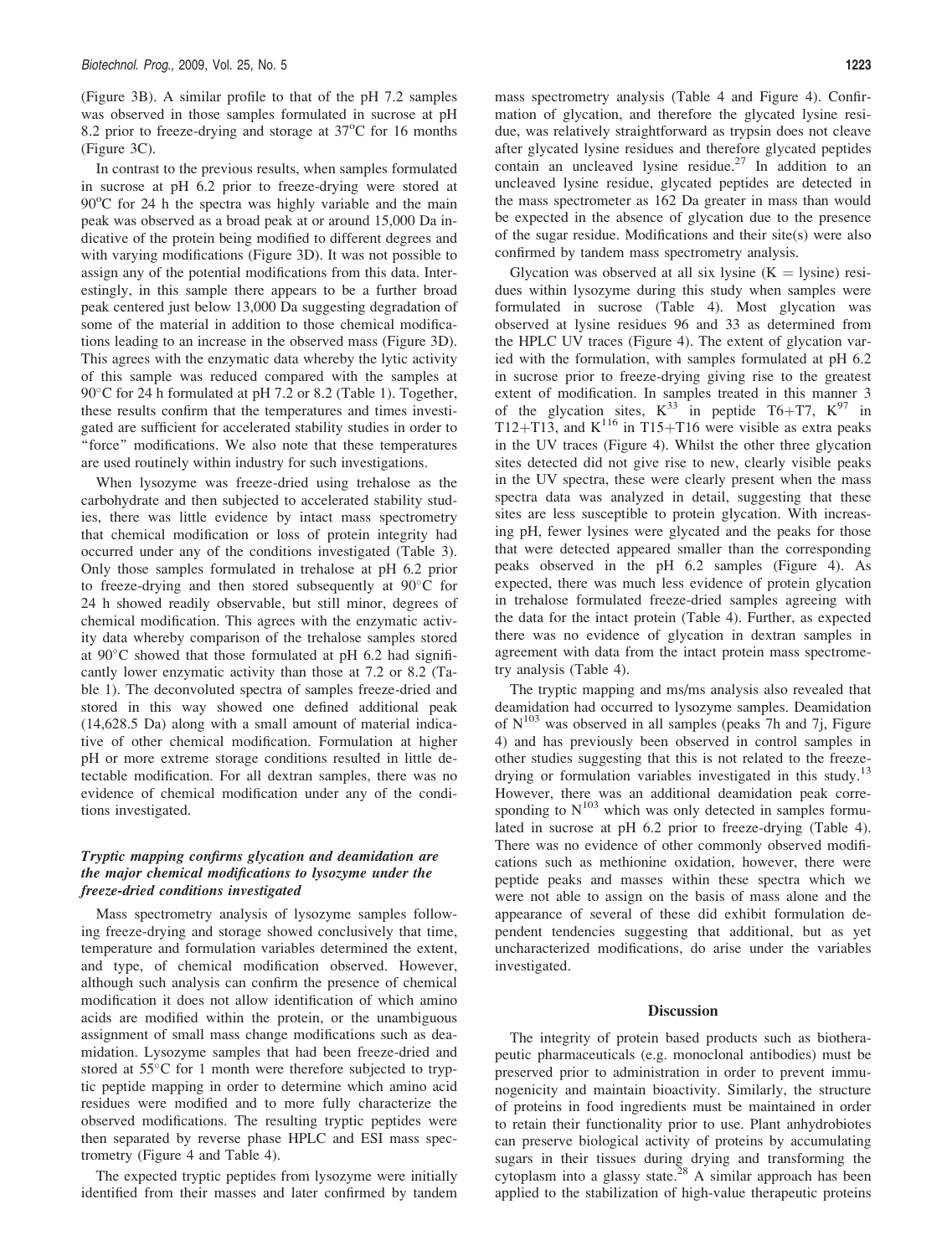

Figure 4. Reversed-phase HPLC separation of the tryptic peptides of lysozyme formulated (A) sucrose at pH 6.2 before freeze-drying and storage at  $55^{\circ}$ C for 1 month, (B) sucrose at pH 8.2 before freeze-drying and storage at  $55^{\circ}$ C for 1 month, and (C) trehalose at pH 6.2 before freeze-drying and storage at  $55^{\circ}$ C for 1 month.

The peptides are labeled to correspond to the peaks and assignments listed in Table 4. Deamidation modifications are depicted with a star (\*).

whereby they are preserved in the glassy state following freeze-drying in a carbohydrate based formulation.<sup>18</sup> There has been considerable work undertaken on how formulation and storage temperature of protein glasses affects the rates at which proteins aggregate or lose their biological activity; however, our understanding of the molecular mechanisms of protein stabilization and chemical modification in glasses is incomplete. We, therefore, investigated the relationship between chemical modification and rate thereof with variation of pH, temperature, and the glass transition temperature using the most commonly used carbohydrate additive for the formation of mixed protein–carbohydrate glasses (sucrose) as well as trehalose and dextran to further our understanding of the mechanisms and processes involved.

The glass transition temperature of these mixed formulations depends upon all the compositional variables i.e., the amount of carbohydrate, monosodium phosphate, disodium hydrogen phosphate, lysozyme, and water. The relative amount of the phosphate salts depends upon the buffer's pH. Whilst the present dataset is insufficiently large to distinguish effects of all the variables there was a clear difference between the  $T<sub>g</sub>$  of the disaccharide-based formulations (sucrose, trehalose) and the higher molecular weight polysaccharide-based formulations (dextran) which reflects the

higher glass transition temperature of the polysaccharide excipient in its pure dry amorphous form which has been reported as  $189^{\circ}$ C for dextran<sup>29</sup> when compared with 67 and  $111^{\circ}$ C for sucrose<sup>30</sup> and trehalose<sup>31</sup> respectively. The sodium phosphate buffer, water content and the protein itself have secondary effects on the  $T<sub>g</sub>$  of the freeze-dried formulations. The  $T_g$ 's of all the formulations increase with pH in agreement with data reported by Ohtake *et al*. <sup>32</sup> who reported that sucrose- and trehalose-phosphate buffer formulations dried from higher pH (richer in disodium hydrogen phosphate) have higher  $T_g$ 's. We note that the relatively low  $T_g$  of the sucrose pH 6.2 formulation has a composition which is in the vicinity of a phase separation<sup>32</sup> and that in samples formulated at pH 7.2 and 8.2 the  $T_g$ 's of sucrose were higher than those of trehalose, reversing the relationship between these observed at pH 6.2. The pH 7.2 and 8.2 sucrose formulations have  $T_g$ 's above that of pure dry sucrose indicating a positive contribution of the buffer and protein to the overall glass transition temperature of the mixture despite the presence of water which generally acts as a plasticiser, depressing the glass transition temperature of the mixture.<sup>33</sup>

The relationship between  $T_{\rm g}$ , carbohydrate, pH of formulation, temperature of storage, physical appearance, and the degree of chemical modification observed is summarized in Figure 5. The observed physical structure of the freeze-dried formulations after incubation at elevated temperatures (Table 1) were directly related to the changing material properties of these amorphous materials as they were heated through their glass transitions (Table 2 and Figure 5A). At temperatures in excess of  $T_{g}$ , the materials transform from a solid-like glass to a highly viscous liquid. The viscosity of the liquid decreases rapidly with increasing temperature such that within  $10^{\circ}$ C of *T*g the material is sufficiently soft for surface tension to cause the initially porous low density structure to rapidly collapse, losing much of its porosity and forming a compact high density liquid structure.<sup>34</sup> This collapse is a kinetic process, its rate predicted to be proportional to the viscosity of the liquid phase.<sup>35</sup> With prolonged storage, as in the 16 month incubation at  $37^{\circ}$ C, the collapse effect is observed at temperatures in the region of the glass transition itself as is observed for the sucrose pH 6.2 formulation (Table 1).

There have been a number of studies that have investigated the effect of different buffer formulations on protein integrity, however, in most cases overall changes in secondary structure have been studied using techniques such as FTIR but detailed studies of any chemical modifications are rare. Also, the linking of formulation to activity is not common.5,11,36 There was an obvious change in lytic activity only in those lysozyme samples formulated in pH 6.2 buffer and heated for 24 h at  $90^{\circ}$ C (Table 2). However, here we have shown that while changes in activity are not always measurable (Table 2), there may be chemical modification to the protein (Table 3) occurring that could potentially lead to changes in the antigenicity of the protein.

We note that both chemical and physical variables affect the rate and extent of protein modifications in accelerated thermal stability tests of freeze-dried formulations. While the effects of some of the chemical and physical variables can be distinguished, others could not be due to the variables being correlated. The chemical variable is the nature of the excipient (sucrose, trehalose, dextran) and the physical variables are temperature, pH (prior to freeze-drying) and the physical state of the formulation (nonglassy/glassy, viscosity, etc.). While the effect of the change in pH on the rate of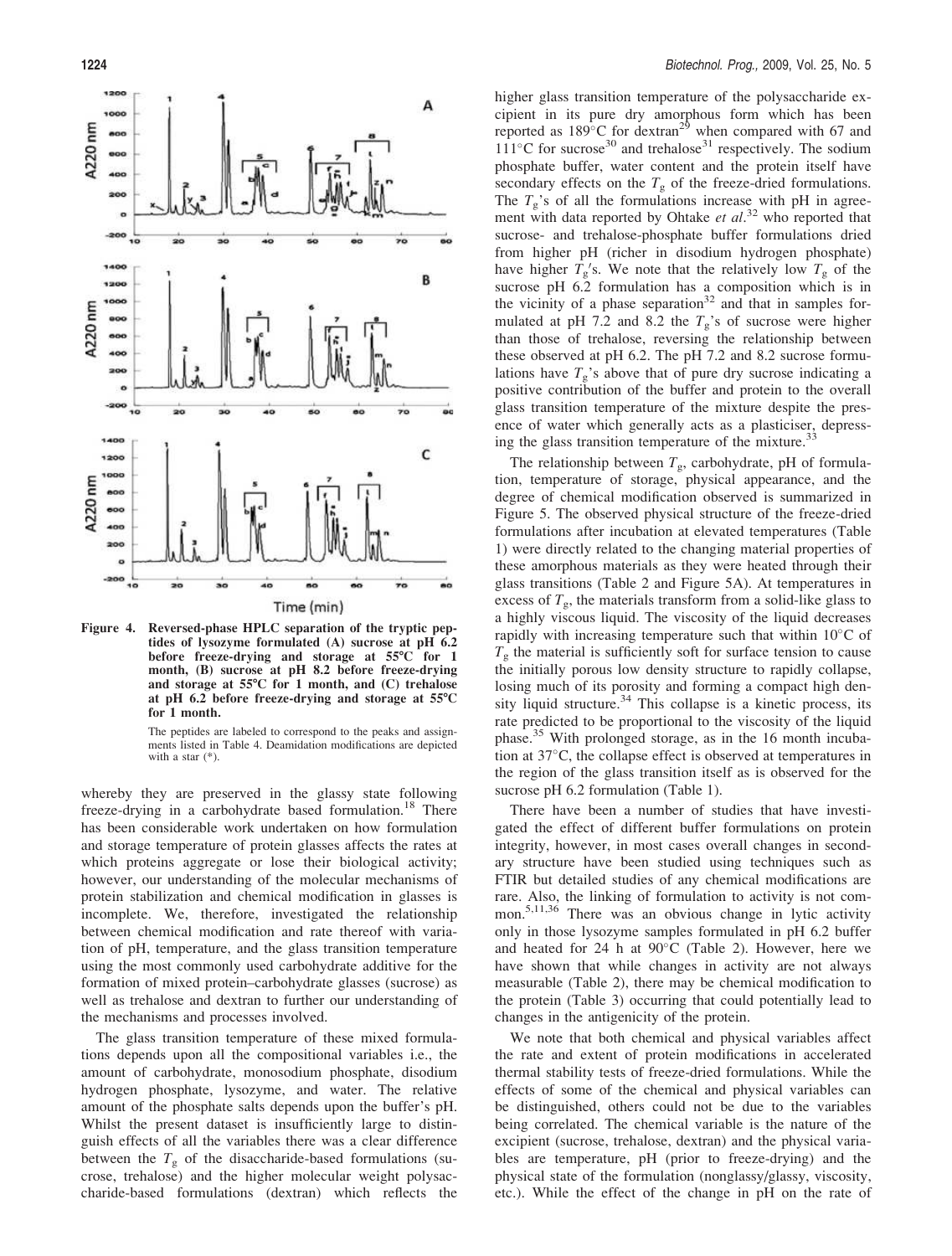|               | Calculated | Observed |                              |                      |              |                   | Sucrose  |                           |             | Trehalose   |             |             | Dextran     |             |             |
|---------------|------------|----------|------------------------------|----------------------|--------------|-------------------|----------|---------------------------|-------------|-------------|-------------|-------------|-------------|-------------|-------------|
| Peak No.*     | Mass       | Mass     | $\text{ms}$ /ms <sup>†</sup> | Peptide <sup>‡</sup> | Modification | Site              | (pH 6.2) | pH 7.2                    | pH 8.2      | (pH 6.2)    | pH 7.2      | pH 8.2      | (pH 6.2)    | pH 7.2      | pH 8.2      |
| X             | 768.37     | 768.4    | N                            | $T1+T2$              | Glycation    | K1?               | X        |                           |             |             |             |             |             |             |             |
|               | 606.4      | 606.5    | $\mathbf N$                  | $T1+T2$              |              |                   | X        | X                         | $\mathbf X$ | X           | X           | X           | X           | X           | X           |
|               | 874.4      | 874.5    | Y                            | T <sub>5</sub>       |              |                   | X        | X                         | $\mathbf X$ | $\mathbf X$ | $\mathbf X$ | $\mathbf X$ | X           | X           | $\mathbf X$ |
|               | 1428.65    | 1428.8   | Y                            | T <sub>7</sub>       |              |                   | X        | X                         | X           | X           | $\mathbf X$ | X           | X           | $\mathbf X$ | $\mathbf X$ |
| Y             | 1212.5     | 1212.6   | $\mathbf N$                  | $T3+T4$              | Glycation    | K13?              | X        | $\boldsymbol{\mathrm{X}}$ | $\mathbf X$ |             |             |             |             |             |             |
| $\mathcal{E}$ | 1050.5     | 1050.7   | Y                            | $T3+T4$              |              |                   | X        | X                         | $\mathbf X$ | X           | X           | X           | Χ           | X           | X           |
|               | 894.4      | 894.5    | Y                            | T <sub>3</sub>       |              |                   | X        | X                         | X           | X           | X           | X           | X           | X           | X           |
|               | 1492.6     | 1492.7   | Y                            | $T9+T10$             |              |                   | X        | $\boldsymbol{\mathrm{X}}$ | $\mathbf X$ | X           | X           | $\mathbf X$ | X           | X           | $\mathbf X$ |
|               | 994.4      | 994.6    | Y                            | T <sub>9</sub>       |              |                   | X        | X                         | $\mathbf X$ | X           | X           | $\mathbf X$ | X           | $\mathbf X$ | $\mathbf X$ |
| 5a            | 1496.7     | 1496     | Y                            | $T15 + T16$          | Glycation    | K116              | X        | X                         | X           |             |             |             |             |             |             |
| 5b            | 1334.7     | 1334.7   | Y                            | $T15 + T16$          |              |                   | X        | X                         | $\mathbf X$ | X           | X           | X           | Χ           | X           | X           |
| 5c            | 1045.5     | 1045.7   | Y                            | T <sub>16</sub>      |              |                   | X        | X                         | $\mathbf X$ | X           | $\mathbf X$ | X           | X           | X           | X           |
| 5d            | 1753.83    | 1753.8   | Y                            | T <sub>8</sub>       |              |                   | X        | X                         | $\mathbf X$ | X           | X           | $\mathbf X$ | X           | X           | $\mathbf X$ |
|               | 1326.6     | 1326.7   | Y                            | T <sub>6</sub>       |              |                   | X        | X                         | $\mathbf X$ | X           | X           | $\mathbf X$ | X           | X           | X           |
| 7e            | 1966.9     | 1966     | Y                            | $T12 + T13$          | Glycation    | K 97              | X        |                           |             |             |             |             |             |             |             |
| 7f            | 1803.9     | 1803.8   | Y                            | $T12 + T13$          |              |                   | X        | X                         | X           | X           | X           | X           | X           | X           | X           |
|               | 1803.9     | 1804.6   | Y                            | $T12 + T13$          | Deamidation  | N <sub>10</sub> 3 | X        |                           |             |             |             |             |             |             |             |
| 7g<br>7h      | 1803.9     | 1804.6   | Y                            | $T12 + T13$          | Deamidation  | N103              | X        | X                         | $\mathbf X$ | X           | X           | X           | Χ           | X           | $\mathbf X$ |
| 7i            | 1675.8     | 1676.8   | Y                            | T13                  |              |                   | X        | $\boldsymbol{\mathrm{X}}$ | X           | X           | X           | X           | X           | $\mathbf X$ | $\mathbf X$ |
| 7j            | 1675.8     | 1677.5   | Y                            | $T13+$               | Deamidation  | N <sub>10</sub> 3 | X        | X                         | $\mathbf X$ | X           | X           | X           | $\mathbf X$ | X           | X           |
| 8k            | 2898.2     | 2898     | Y                            | $T6+T7$              | Glycation    | K 33              | X        | X                         | $\mathbf X$ | X           | X           |             |             |             |             |
| 81            | 2736.2     | 2736.6   | Y                            | $T6+T7$              |              |                   | X        | $\boldsymbol{\mathrm{X}}$ | $\mathbf X$ | X           | $\mathbf X$ | X           | X           | $\mathbf X$ | $\mathbf X$ |
| z             | 2801.2     | 2804.4   | Y                            | $T11 + T12$          | Glycation    | K96               | X        | X                         | X           |             |             |             |             |             |             |
| 8m            | 2639.2     | 2639.4   | Y                            | $T11 + T12$          |              |                   | X        | X                         | $\mathbf X$ | X           | X           | X           | X           | X           | X           |
| 8n            | 2511.1     | 2511.4   | Y                            | T11                  |              |                   | X        | X                         | $\mathbf X$ | X           | X           | X           | X           | X           | $\mathbf X$ |

Table 4. Identification and Assignment of Peaks Observed in the LC-MS Spectra Following Tryptic Digestion of Lysozyme Samples After Incubation at 55°C for 1 Month

The lysozyme samples were freeze-dried in pH 6.2, 7.2 or 8.2 buffer containing 3% sucrose, trehalose or dextran prior to incubation.<br>\* Refers to peaks marked in Figures 5 and 6. <sup>†</sup> Y = yes, N = no for confirmation of pep first peptide being T1.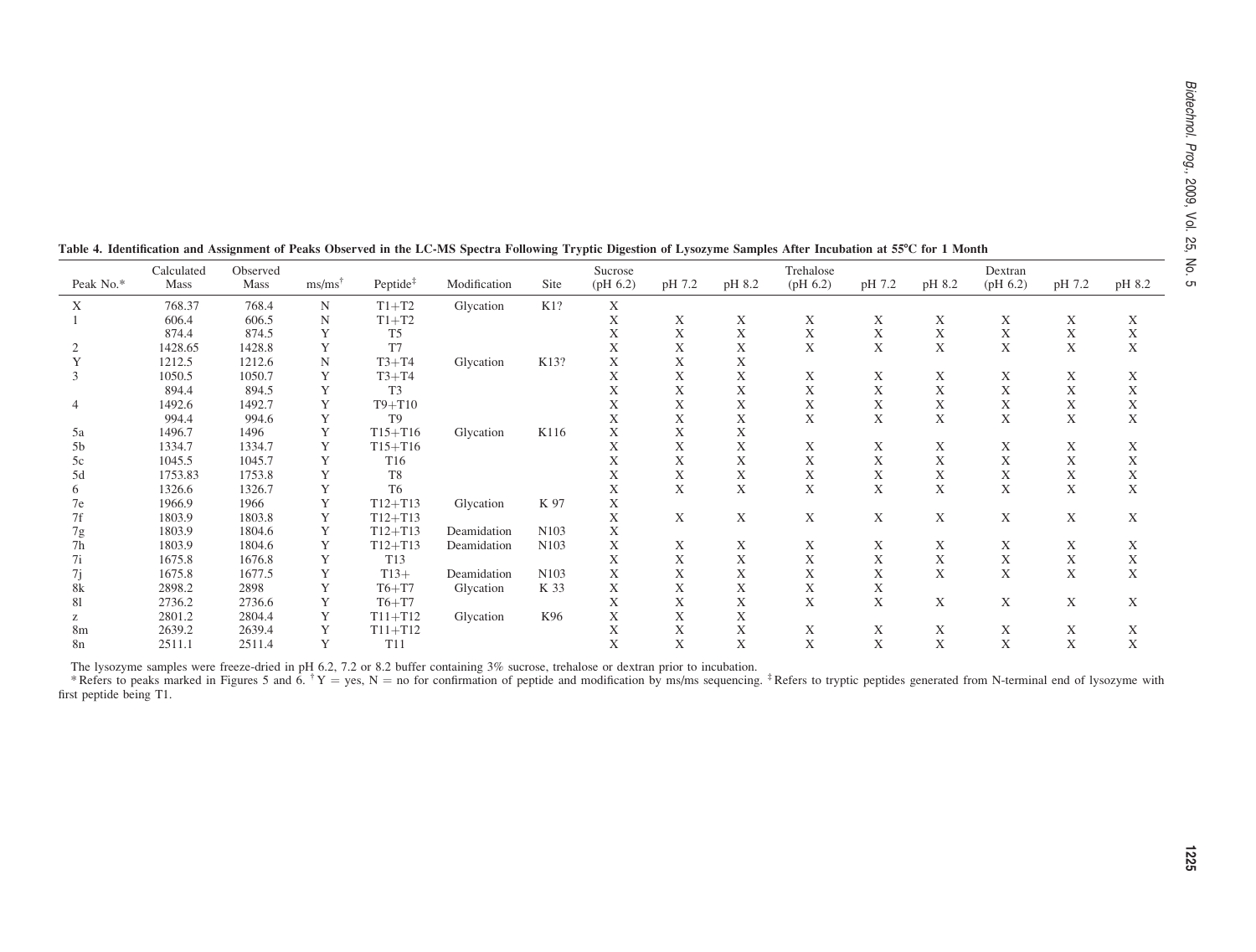

Figure 5. The relationship between the carbohydrate excipient (sucrose, trehalose or dextran), storage condition  $(37^{\circ}$ C for 16 months,  $55^{\circ}$ C for 1 month,  $90^{\circ}$ C for 24 h), glass transition  $(T_g)$  and (A) physical appearance of samples, and (B) degree of glycation observed.

The physical appearance and degree of glycation are most obviously affected in samples above the *Tg*, however modification and changes to the physical appearance were observed in both sucrose and trehalose samples below the  $T_g$  indicative of changes occurring in the glass. For further details see text.

protein modification may be causal, another factor to be considered is the physical state of the formulations. The 3% sucrose pH 6.2 formulation has a glass transition temperature of  $37.7^{\circ}$ C and so this system is in the vicinity of the glass transition at  $37^{\circ}$ C and in a viscous liquid state at 55 and  $90^{\circ}$ C and this is the system which reacts most extensively. Several of the glassy systems (sucrose at pH 7.2 and 8.2 and trehalose at pH 6.2 and 7.2) show more limited reaction (Tables 3, 4 and Figure 5B). For the sucrose formulations the pH variable is correlated with the changing physical state, for example at  $55^{\circ}$ C as the pH increases from 6.2 to 8.2 the systems state changes from a viscous liquid state (pH 6.2,  $T_g$  37.7°C) to a glass (pH 7.2,  $T_g$  75.4°C and pH 8.2,  $T_g$ 87.3 $^{\circ}$ C). However, although the chief chemical modification observed (glycation) was more abundant in the sucrose sample formulated at pH 6.2 at temperatures when it would no longer be expected to be glassy, modification was clearly occurring in sucrose and trehalose samples that were in the glassy state (Figure 5B).

Although deamidation was detected across most of the formulations and variables investigated (Table 4), the most prominent modification was protein glycation. Glycation results from reaction with glucose and/or fructose which in the formulations investigated here is the product of degradation of the carbohydrate excipients. The degradation process generating the reducing sugars depends upon the nature of the excipient, temperature and pH such that the levels of reducing sugar generated followed the trend sucrose  $>$  treha $lose$   $>$  dextran. We note that pH directly affects the rate of glycation as it changes both the rate of sucrose hydrolysis and the nucleophilicity of lysine residues. On this basis of

the extent of glycation in our formulations follows from the concentration of reducing sugars present. In addition to the identity of the carbohydrate excipient the protein modifications vary with the pH of the formulations. For both the sucrose and the trehalose formulations the extent of protein modification, as shown from the results of the LC-MS of the intact lysozyme (e.g. Table 3) and the peptide mapping (e.g. Table 4), increase as the pH decreases from 8.2 through 7.2 to 6.2. At  $55^{\circ}$ C, the trend occurs for both the trehalose formulations which are all in a solid glassy state and for the sucrose formulations which are glassy at pH 8.2 and 7.2 and are in a viscous liquid state at pH 6.2.

The peptide mapping results shown in Table 4 reveal that the glycation of lysine residues varies with site although all six residues are glycated under at least one of the conditions investigated. Although it is difficult to precisely determine the different lysine reactivities from this data, lysines 1 and 97 appear to be the least reactive under the conditions investigated whilst lysine 33 appears to be the most such that the reactivity varies in the order  $K^{33} > K^{13}$ ,  $K^{116}$ ,  $K^{96} > K^1$ ,  $K^{97}$ . Although reactions of  $K^1$  and  $K^{97}$  occurred solely in the liquid pH 6.2 sucrose formulations, the other residues showed reaction in the glass state. Lysine residue  $K^{33}$  is presumably the most reactive with glycation occurring at this site preferentially in the trehalose formulations. This order differs from that previously reported for lysine glycation of lysozyme in solution whereby  $K^{97}$  was the most reactive. Further,  $K^{97}$  is part of a di-lysine motif and it is generally accepted that these are more susceptible to glycation due to local acid–base catalysis making one residue more nucelophilic.<sup>36</sup> The fact that  $K^{97}$  was least reactive in the freeze-dried samples investigated here suggests that the local structural environment, accessibility, and charge of the lysine residues is different to that found in solution and crystal forms. Further studies to elucidate such differences between the solution and glassy state are therefore required and we note that previous studies in solution using peptide models have shown that the local environment does influence the rate of glycation and local secondary structure elements on glycation.

#### **Conclusions**

Considering all the data together, we have described the characterization of two aspects of stability, chemical stability characterized using mass spectrometry, and the maintenance of biological activity characterized using an enzyme activity assay. We have studied these, both above and below the glass transition of initially amorphous formulations. Perhaps most importantly, we have identified that the rate of protein modification and preferential sites for reaction differ between the solution and glassy state, at least for nonenzymatic glycation. This has implications for predicting likely protein modifications, and sites thereof, to proteins in the glassy state from data previously gathered in the solution state. Further, although dextran formulated samples appeared to be the most stable by our criteria, practically these samples were difficult to resolubilized/reconstitute, which often took several hours rendering them impractical commercially. There were also clear trends between protein modification and buffer pH prior to freeze-drying and the primary modification detected, glycation, however the differences in the apparent reactivities of the lysine residues for glycation after freeze-drying compared with those previously determined in solution has clear implications for the prediction of potential